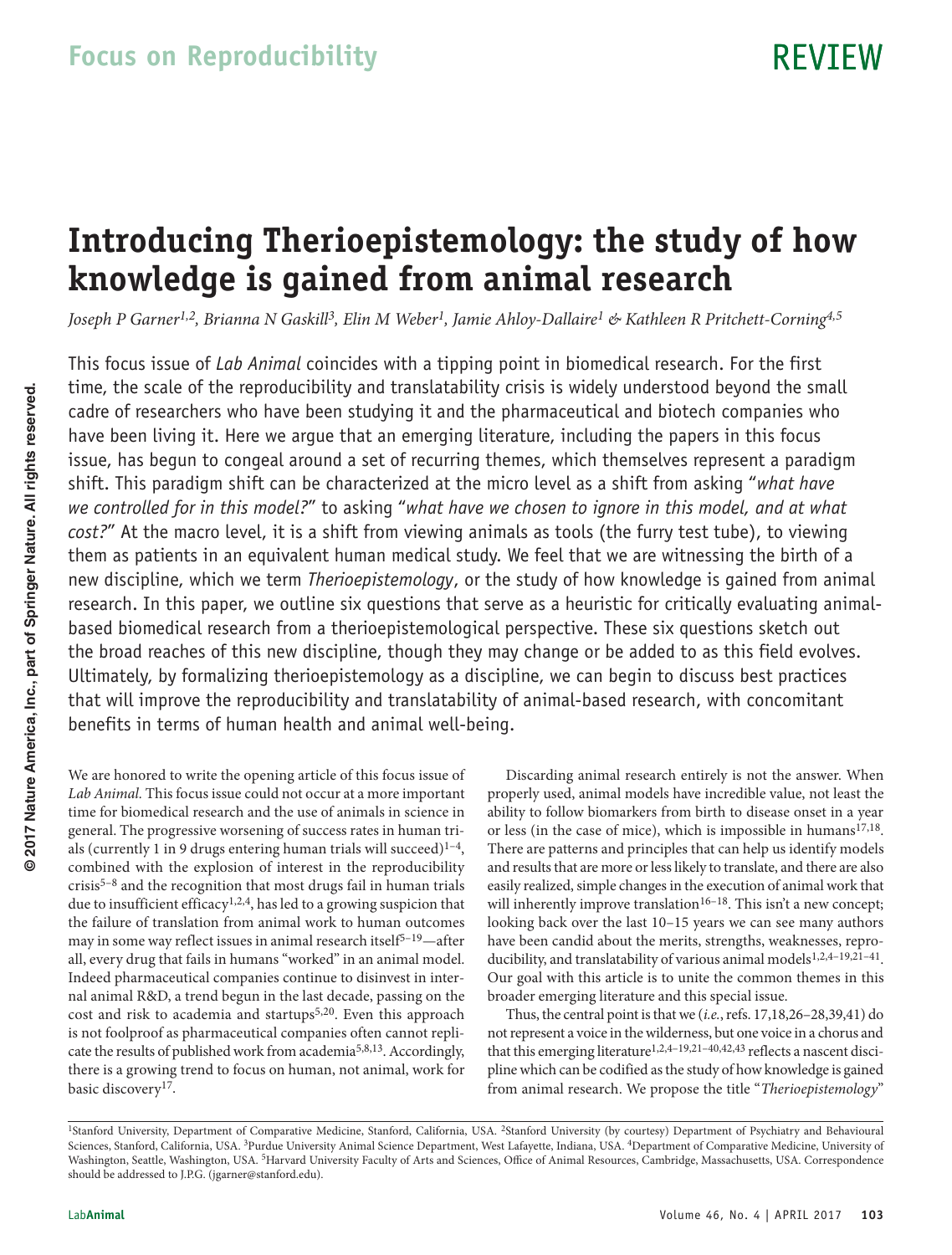for this new discipline. "Epistemology" in philosophy is the study of the theory of knowledge, and the mechanisms by which rational inference is formed; while the prefix "therio" indicates of, or from, animals.

The papers that make up this emerging literature consistently address the same set of questions, which is all the more remarkable given that most of these authors have been thinking and writing in isolation. We believe that these are questions that every scientist should ask of themselves when they plan, interpret, and publish a study, and again when making translational, husbandry, or policy decisions on the basis of a study. We believe that by asking these questions, codifying them as a discipline, and educating our trainees to ask them, therioepistemology will guide biomedical research and the many disciplines that study animals to much more effective animal work in the future.

### **All models are imperfect: how that imperfection affects inference is what matters**

At its core, therioepistemology is an applied exploration of validity. Validity is the degree to which a measure or an experimental result means what it is claimed to mean. This is fundamentally distinct from reliability (the degree to which a measure gives the same value under different circumstances) or reproducibility (the degree to which an experiment gives the same result when repeated) $17,18,44$ . However these concepts are widely confused. To an extent this is understandable, as one does sometimes follow from the other, at least in a narrow sense. For instance, in molecular biology, finding the same bands on the same gel three times in a row (reliability) indicates an inherent truth about the macromolecules present in the sample (validity). However, the scope of this truth is extremely limited: the reliability of the measurement does not necessarily imply anything about the functions or roles of these macromolecules within a complex system such as an animal model, and generalizing these results in that way is problematic. Ten phrenologists might reliably find the same bumps on our heads but these reliable findings don't mean that the bumps have predictive power of our intelligence or criminality. As we discuss below, this failure to recognize the limits of inference is of particular importance to the over-interpretation of genetically modified mice as we and many others have argue[d17,32,33,45](#page-8-2).

In brief, validity can be thought of as three independent dimensions: face *vs* construct *vs* predictive validity; internal *vs* external validity; and convergent *vs* discriminant validity. **[Table 1](#page-2-0)** provides definitions and examples. Note that while the poles of each dimension are conceptually distinct, they are not mutually exclusive in the sense that a given measure, model, or study could for instance show both internal *and* external validity. For in depth discussion of validity see refs. [17,18,24,44,46,47](#page-8-2). Therioepistemology provides a framework to ask "*what type of validity is claimed, what type has been shown, and which is relevant to the research question at hand?*" It is remarkable how often the answers to these three questions are incongruous. Yet if the type of validity claimed and shown doesn't bear on the research question, the whole experiment can be worthless, if not actively misleading (see Table 2 in ref. [17](#page-8-2) for a worked example).

With respect to the particular problem of attrition, we are concerned with predictive, external, discriminant validity (*i.e.* can the

model predict a human outcome, and can it correctly avoid false positives). However we often rely on measures with, at best, face or construct, internal, convergent validity. For example, mouse measures of pain are largely based on reflexive or guarding responses, not the emotional experience of pain itself<sup>[48,49](#page-9-0)</sup>. They show construct, internal, convergent validity. This is a fine model for studying the basic biology of nociception, but an incredibly poor choice for discovery of novel analgesics<sup>48-50</sup>, precisely because an ideal analgesic in humans leaves reflexes intact but blunts the emotional experience of pain<sup>49</sup>. Thus, a good model for one question can be a terrible model for another, and therioepistemology helps us think this through.

#### **Six questions: what do we choose to ignore?**

We often think about experimental design in terms of which model organism or system we use and which variables we choose to manipulate, which we choose to measure and how, and which we choose to control or 'standardize' in order to minimize variability in measured outcomes. Our choices here are typically at least somewhat arbitrary, a matter of ease or convenience or what can be automated, and often implemented without knowledge of the effects on the animal and on the validity of the experiment.

Choosing a particular model species inherently involves choosing an animal with biological differences to humans. Ignoring these differences can be disastrous, if, for instance, normal species differences in anatomy are mistaken as pathological<sup>51-53</sup>. Similarly, the complexities of human diagnoses are ignored or glossed over at our peril<sup>17,48,49,54,55</sup>. A recurrent theme of this paper, and this special issue, is that the role that good animal wellbeing plays in good science also cannot be ignored<sup>26,41-43,56-58</sup>. Furthermore, factors that are controlled or standardized have also been widely shown to affect both the model and scientific outcomes, from the infectious agents we choose to exclude<sup>[59](#page-9-3)</sup>, to the choice of bedding materials<sup>60-62</sup> and enrichment<sup>63-65</sup>, to cage changing practices<sup>[66](#page-9-6)</sup>, to handling technique<sup>[58](#page-9-7)</sup>, to the iden-tity<sup>[31](#page-8-5)</sup> or sex<sup>67</sup> of the experimenter. In some of these examples, animal health, animal well-being, and scientific quality are clearly improved by implementing a standard such as excluding patho-gens that kill animals<sup>[68](#page-9-9)</sup>, or adding nesting enrichment<sup>64,65</sup>; in others they are clearly impaired, as when animals are subjected to "forced" handling techniques<sup>[58](#page-9-7)</sup>, or by the over-exclusion of infectious agents<sup>59</sup>. But, in most cases it is unclear whether any particular standard is the "right" thing to do.

Thus, the decision to conduct an experiment in a certain way is inherently a choice to ignore other aspects of the problem under study. Controlling or standardizing a particular variable also means that we choose to ignore the potential effects on study outcomes of doing so. Accordingly, therioepistemology asks us to make a frame shift, where we focus on acknowledging what we choose to ignore and our reasons for doing so, and on clearly understanding the effect this has on the model and the experiment. Therioepistemology is distinct from the formalization of reporting advocated in the ARRIVE guidelines<sup>69</sup>. The ARRIVE guidelines are valuable in setting a minimum standard for reporting what was controlled, not what was ignored or unknown, and focus on study reporting rather than study planning.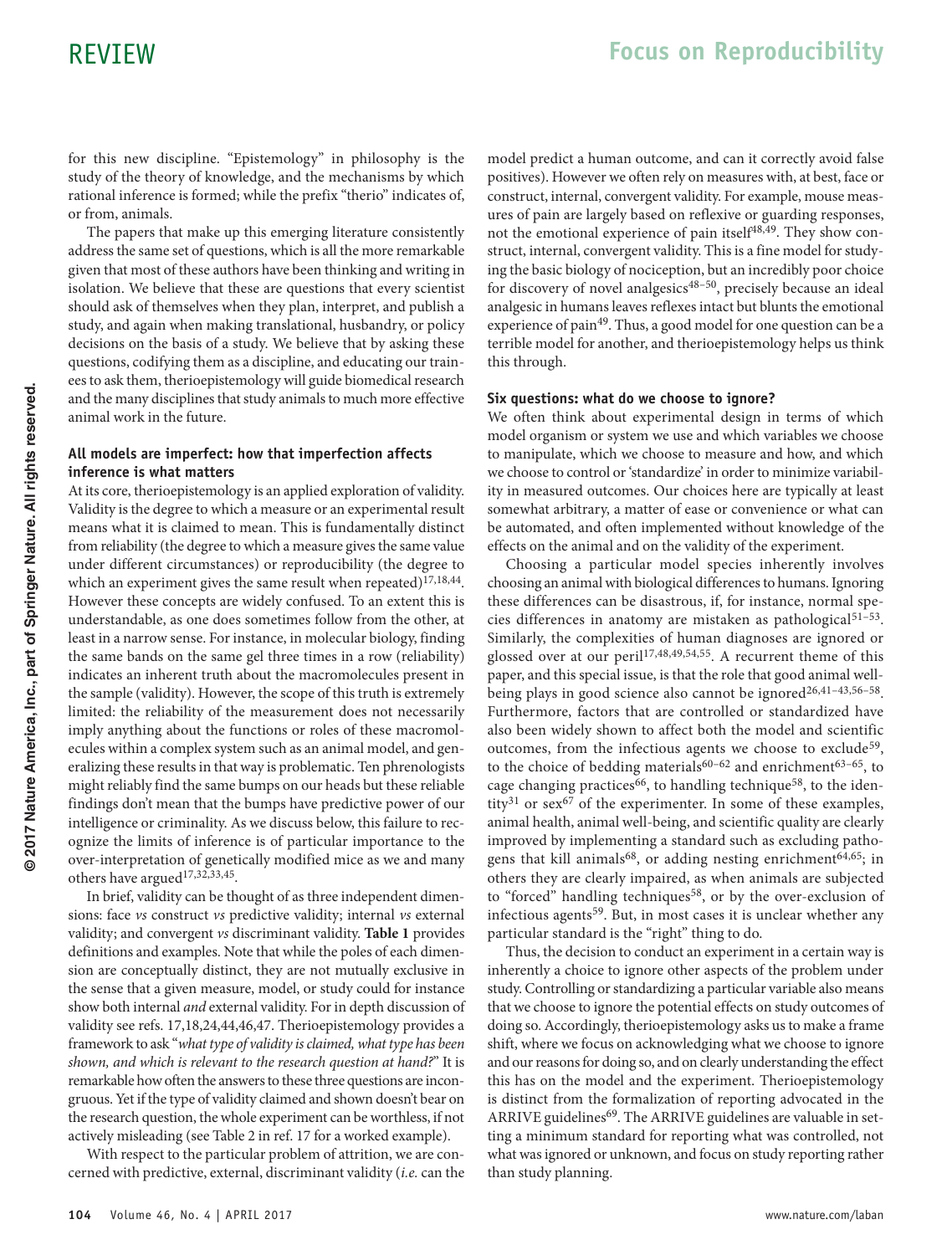<span id="page-2-0"></span>

| <b>Table 1</b>   Three Dimensions of Validity (adapted from ref. 17)                                                                                                                                       |              |                                                                                                                                                                                                                                                                                                                                                                                                                                                                                                                                                                                                                                                |
|------------------------------------------------------------------------------------------------------------------------------------------------------------------------------------------------------------|--------------|------------------------------------------------------------------------------------------------------------------------------------------------------------------------------------------------------------------------------------------------------------------------------------------------------------------------------------------------------------------------------------------------------------------------------------------------------------------------------------------------------------------------------------------------------------------------------------------------------------------------------------------------|
| <b>Dimension</b>                                                                                                                                                                                           | Subtype      | <b>Definition and examples</b>                                                                                                                                                                                                                                                                                                                                                                                                                                                                                                                                                                                                                 |
| Face vs. Construct vs. Predictive                                                                                                                                                                          | Face         | Does the measure or model appear outwardly similar to what it is supposed to measure or model in terms of<br>behavior, phenomenology, epidemiology etc.? (e.g., Does a fear measure resemble fear responses for the species?<br>Do the animal symptoms resemble the symptoms seen in human patients?)                                                                                                                                                                                                                                                                                                                                          |
|                                                                                                                                                                                                            | Construct    | Does the measure or model involve the mechanism or processes that it is supposed to measure or model<br>(at physiological, immunological, or neuropsychological levels $etc.$ )? (e.g., Can the measure actually<br>access these processes? Is the methodology consistent with the theory behind the measure? Does an animal model<br>involve the same physiology as the human measure or condition? Does an animal model show the same medical<br>signs, or the same biomarkers, as the human condition?)                                                                                                                                     |
|                                                                                                                                                                                                            | Predictive   | Does the measure or model actually predict outcomes it is supposed to? (e.g., Does a behavioral stress<br>measure predict stress hormone levels? Does an animal model predict human drug response? Does the animal<br>model respond only to treatments that successfully treat human patients?)                                                                                                                                                                                                                                                                                                                                                |
| External<br>Internal vs.                                                                                                                                                                                   | Internal     | Is the methodology and results of the measure or model consistent with both the theory and existing data from<br>the model system? (e.g., Is the methodology consistent with the mathematics describing the measured<br>properties? Is the measure ecologically relevant to the test species? Does the measure agree with other measures<br>of the same property in the same individuals?)                                                                                                                                                                                                                                                     |
|                                                                                                                                                                                                            | External     | Are results from the measure or model broadly applicable? (e.g., Is the kind of fear measured in a fear test broadly<br>applicable to the kind of fear being modeled in humans? Does the model give consistent results across a<br>range of environmental conditions that accurately reflect the range of environmental conditions experienced<br>by human patients?)                                                                                                                                                                                                                                                                          |
| Discriminant<br>Convergent vs.                                                                                                                                                                             | Convergent   | Does the measure or model show broad agreement with properties of the thing being measured, or properties<br>of the human condition being modeled? (e.g., Are different measures of fear correlated? Does the model<br>show similar behaviors to the human condition? Do drugs that treat human patients also treat model symptoms?<br>Is the gene knocked out in the model also downregulated in human patients? Do mechanisms in the model mirror those in<br>humans?)                                                                                                                                                                       |
|                                                                                                                                                                                                            | Discriminant | Does the measure or model exclude alternative processes or differential diagnoses? (e.g., Is a fear measure<br>'clean', or is it correlated with measures of other behavioral traits? Does the model show behaviors, physiology,<br>signs, biomarkers or symptoms atypical of the human conditions, or typical of a differential diagnosis to the<br>human condition? Do drugs that fail to treat humans also fail to treat the model? Do all human patients show<br>downrequlation of the gene knocked out in the model, or only a subset? Do mechanisms that distinguish human<br>disorders or subtypes also distinguish the animal models?) |
| Definitions are given with example tests. Note that tests of validity often involve mess than one of these dimensions (for example, when a drug werks in a mouse but fails in bumans, this is a failure of |              |                                                                                                                                                                                                                                                                                                                                                                                                                                                                                                                                                                                                                                                |

Definitions are given, with example tests. Note that tests of validity often involve more than one of these dimensions (for example, when a drug works in a mouse but fails in humans, this is a failure of predictive, external, convergent validity). For additional discussion see refs. [17,18,24,44,46,47.](#page-8-2)

To formalize this process we provide a list of six questions that cover (in our experience at least) the vast majority of problematic animal work we have encountered. To a degree these questions overlap: for instance we singled out animal well-being as a distinct question in order to emphasize the central importance of good well-being to good science, but consideration of animal well-being overlaps with several of the other questions. We welcome changes and additions to these questions as the discipline of therioepistemology evolves.

### **What features of model biology are ignored?**

An animal model, by definition, is not a perfect homolog to a human patient. This question focuses on ways in which the animal's biology, by virtue of its species, housing, or genetic manipulation, is unlike the human. We provide examples of three common issues.

**Model biology is ignored through ignorance of species differences.** Animals can differ physiologically, anatomically, and cognitively from humans. Being unaware of these differences can be ruinous to animal research. Many animals have anatomical features that humans do not, and consulting a veterinarian or veterinary pathologist when designing the experiment and before publication is wise. For example, there are several papers in which the paired subcutaneous preputial glands of mice were identified as various types of neoplasia including teratomas and squamous cell carcinomas<sup>51-53</sup>. The consequences for the validity of experiments in which these normal structures are seen as abnormal should be obvious. In fact the cancer literature often blames fundamental biological differences between rodents and humans for the particularly high attrition rate (at least of nonbiologics)[9,19,](#page-8-6) but perhaps the real issue is not differences, but ignorance of these differences. For instance, we can contrast anti-neoplastics with cardiovascular drugs, which have the highest translation rate of any class<sup>1</sup>. Differences in heart physiology between humans and small rodents are just as profound—mass of the heart and electrical regulation of the heartbeat in mice and rats is such that fibrillation is difficult to induce. However, in this field the effect of this difference on the models has been intensively studied $70,71$ , suggesting that basic biological differences are not a major contributor to attrition, as long as we knowledgably compensate for them.

**Model biology is ignored through managing only what we can monitor.** Husbandry systems have an inherent tendency to manage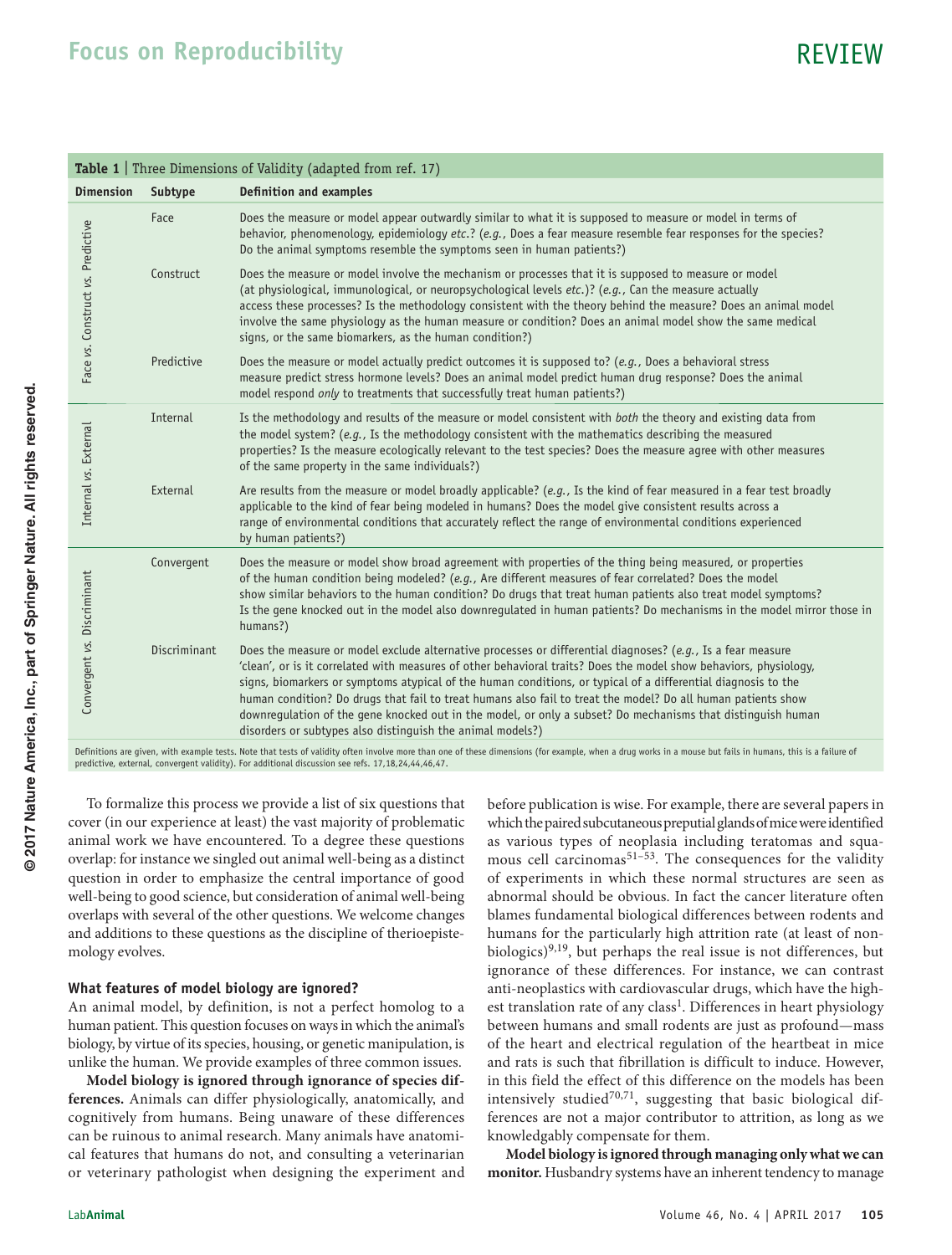things that are either easily measured or matter to humans (light levels, air exchange rates, temperature, *etc.*), which may not be things that matter to model species. Concomitantly, we have a tendency not to manage or measure those things that do not matter to us. This is particularly important in the case of mice, which are highly adapted to living cryptically as human commensals—in fact, their stealth adaptations rely on using sensory ranges such as ultraviolet and ultrasound that we don't detect and being active when we aren't. Furthermore, as discussed elsewhere in this special issue $41$ , the critical issue for well-being and model quality is control, not of the animal, but by the animal. Through overengineering animal housing we take away an animal's control of its environment, which in turn makes it fundamentally abnormal[41,72](#page-8-7). This argument is traditionally a stress-psychology one, although it has recently been expanded to immunology. By intensively managing infectious agents because they can be measured, we have inadvertently created mice whose immune systems never develop beyond a neonatal naivety. Thus, "clean" lab mice have an immune system that may be a good model for human neonates, but is a terrible model for adult humans, whereas "dirty" mice have an immune system which does model adult humans<sup>59</sup>. This inadvertent immunological manipulation may be critical in explaining poor translation in cancer<sup>59</sup>.

**Model biology is ignored through ignoring experimentally induced changes in unintended aspects of model biology.**  Experimenters intending to manipulate one isolated aspect of an animal's biology may simultaneously and unintentionally also tweak others, an issue that manifests in two ways. Either investigators are unaware of this limitation of the model arising from its biology, from its housing, or from its methodology; or they choose to ignore it as a necessary evil. Genetically modified mice provide two excellent examples. First, the "linked gene problem"[32,33—](#page-8-8)or the fact that the process of creating a congenic by backcrossing a chimera to a different strain reduces the proportion of the genome that is derived from the original embryonic stem cell donor strain, but that simple linkage ensures that the manipulated gene is flanked by linked DNA from the donor strain. There may be hundreds of linked genes in this flanking DNA, and although their number decreases each backcrossing generation, it never reaches zero. Thus, any phenotype, especially any unexpected phenotype, is much more likely to be due to linked genes than the manipulated gene<sup>32,33</sup>. For a long time this issue was ignored as a necessary evil, even though it potentially invalidates traditional genetically modified mouse models, and is actually relatively easy to work around with appropriate breeding schemes and experimental design<sup>33</sup>.

Second, the "overlapping gene problem"—technologies like Cre-lox or CRISPR, which supposedly cleanly alter gene expression, often do not<sup>73</sup>. Roughly 10% of genes in the mouse genome have overlapping reading frames<sup>74</sup>. Typically this is in opposite strands, but genes can overlap on the same strand<sup>[74](#page-9-14)</sup>. As a result, inserting *loxP* sequences on either side of a gene may introduce nonsense mutations in overlapping genes, and CRISPR deletion may delete portions of overlapping genes. This is particularly troubling because overlapping gene pairs are not well conserved between mice and humans<sup>74</sup>, so an unintentional loss of function in the mouse is unlikely to also occur in humans. So once again, ignoring this problem as a necessary evil raises the risk that an observed phenotype, especially an unexpected phenotype, may not be truly due to the gene manipulated.

Besides introducing confounds that may drive experimental results, such perceived necessary evils can additionally interfere with measurements. For example, in a macaque model of diabetes, physical restraint of non-human primates for blood collection activates a stress response that causes rapid changes in blood glucose levels<sup>75,76</sup>. Habituation to the procedure or use of voluntary handling techniques based on positive reinforcement training can allow researchers to obtain blood with a comparatively minimal stress response; these measures will more closely reflect the animal's biology, rather than the intensity of the aversive experience itself<sup>75-77</sup>.

#### **What features of human biology are ignored?**

This question focuses attention on essential features of the human disease that are ignored such that the model or the measure can't actually be a meaningful homolog to the human. At best the animal work lacks specificity, but often because the wrong thing is being modeled, any results are of little relevance to the human disease.

**Human biology is ignored through ignorance of human diagnostic criteria.** This is a particular issue in psychiatric models. For instance, a diagnosis of obsessive-compulsive disorder (OCD) requires the exclusion of differential diagnoses such as stereotypies or trichotillomania, yet we are unaware of any proposed mouse model of OCD where the "OCD-like" behavior would not be an exclusionary differential (like hair pulling, stereotypies, or self-injury) in humans<sup>[17](#page-8-2)</sup>. Non-clinical researchers are often ignorant of the specific inclusionary diagnostic criteria as well—in the case of OCD, those criteria state that compulsions are performed to relieve the anxiety of experiencing the obsession. So if we can't measure the obsession in a mouse, we can't meaningfully call a repetitive behavior a compulsion. This leads to the second reason for ignoring human biology.

**Human biology is ignored because human symptoms are considered unmeasurable.** Again this is a common issue in psychiatric models, where part of the human diagnosis is based on patient reports of internal experiences; but is technically true for all diseases (as symptoms are patient reported, whereas signs are objectively observed). Obsessions in OCD are a clear example, as is catastrophic thinking in depression<sup>78</sup>. In both cases these are clinically relevant symptoms because treating them can be key to treating the disorder as a whole. This problem might seem intrac-table, but it is not<sup>[79](#page-9-17)</sup>. For instance, in psychiatry we know of many neuropsychological biomarkers that are uniquely correlated with these private symptoms. The animal well-being literature in particular has reverse-translated many of these biomarkers to measure subjective states in animals<sup>54,78-81</sup>. Indeed biomarkers—or necessary control points in disease development, such as insulin resistance in metabolic syndrome—provide a general solution to many of the issues we raise here. If the same biomarker can be measured in the same way then there is no need for the "-like" measures that are so prone to false discovery<sup>[17,18,82](#page-8-2)</sup>.

**Human biology is ignored because doing something is perceived as better than doing nothing.** This argument is usually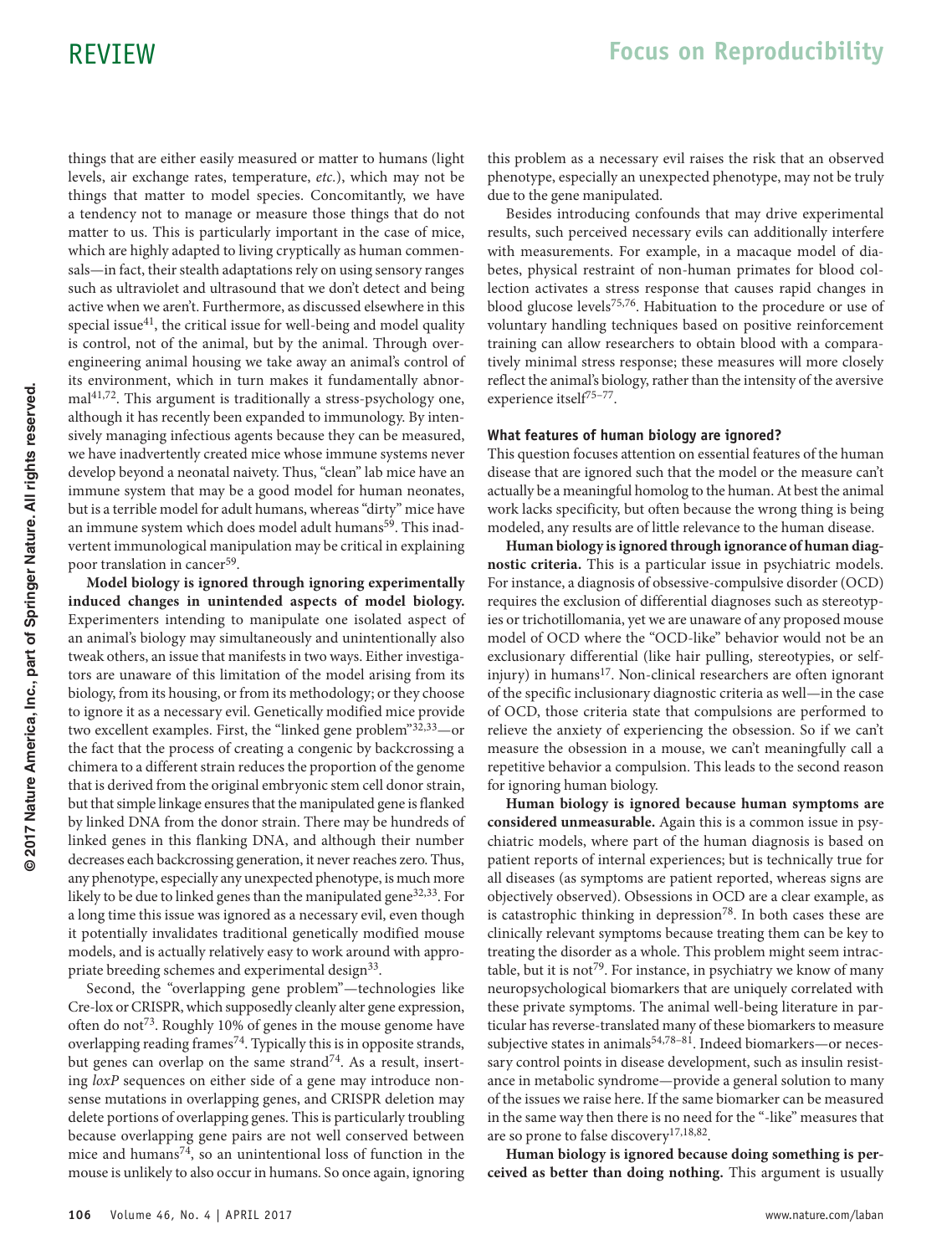posited by researchers who are highly motivated to help the patient population, and as such, acknowledge the limitations of the model. The thinking is that if this is the only model or measure that we have to work with, then we have no choice but to use it and hope that it will tell us something. Criticizing or abandoning a model or measure is often characterized as throwing the baby out with the bathwater. For instance, autistic children show impairments in making eye contact, social play, and in theory of mind; but so do mice as a species<sup>[55](#page-9-19)</sup>. It is nonsensical to attempt to model the pathological absence of a cognitive function in an animal that does not possess it in the first place. When researchers ignore this issue, they are ignoring the fact that there never was a baby in the bathwater in the first place, and thus any result is a false discovery. Autism also shows us how to resolve this problem—sometimes we may have to pick different species for different components of the diagnosis. Developmental delay and repetitive behaviors can be meaningfully modeled in mice<sup>83</sup>, but we will have to turn to species that do possess complex social cognition in order to model the social dimension of the disorder<sup>55</sup>.

As we have argued before<sup>17</sup>, the suffix "-like" does not resolve this or any of the problems discussed so far: either the measure or model is or is not homologous to the human symptom or condition. "-like" merely indicates that the behavior is known to not be homologous, or it is being used without validation, and neither would be acceptable in other disciplines<sup>17</sup>. "-like" is also inherently dangerous because it encourages the ongoing use of a model or measure that is *un*like the human disease, and thus will generate nothing but false positive results in terms of translation.

**Human biology is ignored through reductionism.** Humans are complex and messy, as are our diseases and their treatment. Reductionism attempts to understand the world by ignoring this complexity, which works for basic science but is a bad idea for translational research. Disease genetics illustrates the fallacy inherent in translational research reductionism. Few diseases are the result of the malfunction of a single gene. Instead, multiple genes confer risk, and more importantly, it is the activation or inactivation of particular genes or the interaction of those risky genes with the environment that allows a disease to develop. These differentially regulated genes are the interesting targets therapeutically, because they not only control disease development but they can be used to both detect a disease before it is fully developed, and to stop it. They are also the hardest genes to find with a typical genome-wide association study approach. The reductionist answer is to seek out rare or *de novo* mutations which confer Mendelian inheritance, in which case only a few individuals are needed to find the culprit. For instance, a handful of families have been identified with loss of function mutations in *SLITRK1*, and near Mendelian inheritance of Tourette's Syndrome and trichotillomania[84,85](#page-9-21); but the resulting knockout mic[e86](#page-9-22) are at best models of only these few families, not the disorders as a whole<sup>17</sup>. Furthermore, such highly penetrant rare *de novo* mutations may be the easiest to find, but they are of the least interest clinically. Precisely because they are penetrant, they are unlikely to be malleable. As with our other examples, there is a way out of this trap. Animals like mice, which go from conception to middle age in under a year, are incredibly valuable if the model is hypothesis-driven and biomarker-based. Following biomarkers through disease development serves the same purpose as looking for rare individuals in humans—it narrows down the number of candidates to the point where it is viable to test for them in a broader clinical population. But instead of identifying rare genes of little broader relevance, biomarker-based animal models allow us to identify the differentially regulated genes that are viable targets for intervention<sup>17,87</sup>.

#### **What features of the measures are ignored?**

With the notable exception of reverse translated biomarker[s17,18,54,78,82](#page-8-2), measures in animal models, like models themselves, are often only approximations of the signs and symptoms of human disease. This question overlaps with the previous questions, but serves to focus attention on the measures taken in the animal model, because however good the model, if the measures taken are flawed, then the experiment is bound to produce spurious results.

**Features of the measure are ignored through ignorance of the discipline from which a measure is borrowed.** In modern biomedical research the range of disciplines involved in any project, basic or translational, is too broad for any one investigator to be an expert. Problems arise when there is an implicit bias or asymmetry in the perceived skill required for different components of a project. Nowhere is this more true than behavioral phenotyping —an ethologist attempting to do genetic work without genetics expertise would never survive peer review, but the behavioral genetics literature is characterized by geneticists assessing behavioral phenotypes with no behavioral training<sup>88</sup>. Accordingly, the majority of behavioral phenotyping tasks have been thoroughly discredited by ethologists and experimental psychologists<sup>29,30,36,38,45</sup> (for a comprehensive review, see refs. [17,18](#page-8-2)). Yet almost every medical school has a behavior core churning out data from the same discredited methods. Ignorance of basic behavioral methodology has led to essential quality controls being sacrificed in the interest of throughput and automation, the result being garbage in, garbage out[17,18,29,30,36,38,45.](#page-8-2)

**Ignoring evidence that the measures are flawed.** Aside from theoretical considerations, the previous example is neatly illustrated by a lack of internal convergent construct validity (*i.e.*, that often, measures of the same supposed quantity do not agree<sup>89</sup>); internal discriminant construct validity (*i.e.*, that alternative deficits affect the measure<sup>36</sup>); external construct validity (for example, measures interpreted as being those of a trait are actually being determined by state<sup>[29,30,90](#page-8-10)</sup>); or internal predictive validity (for example, that the ability of a measure to detect different classes of drugs depends on how the animals were handled<sup>30,67</sup>). Again, such choices are often justified by the "this is the best we have" argument, but this is a fallacy of argument from ignorance—it is simply not true. Behavioral neuroscience has developed far better measures which could have been used, if only ethologists or experimental psychologists had been consulte[d17,18,54,78,91,92.](#page-8-2)

**Ignoring sensitivity** *vs* **specificity with respect to the research question.** Sensitivity is the proportion of truly positive individuals identified by a measure. Specificity is the proportion of truly negative individuals identified by a measure. If hypothesis-free screening is the purpose of the work (as is the case for phenotyping in general), then there is nothing wrong with using overly sensitive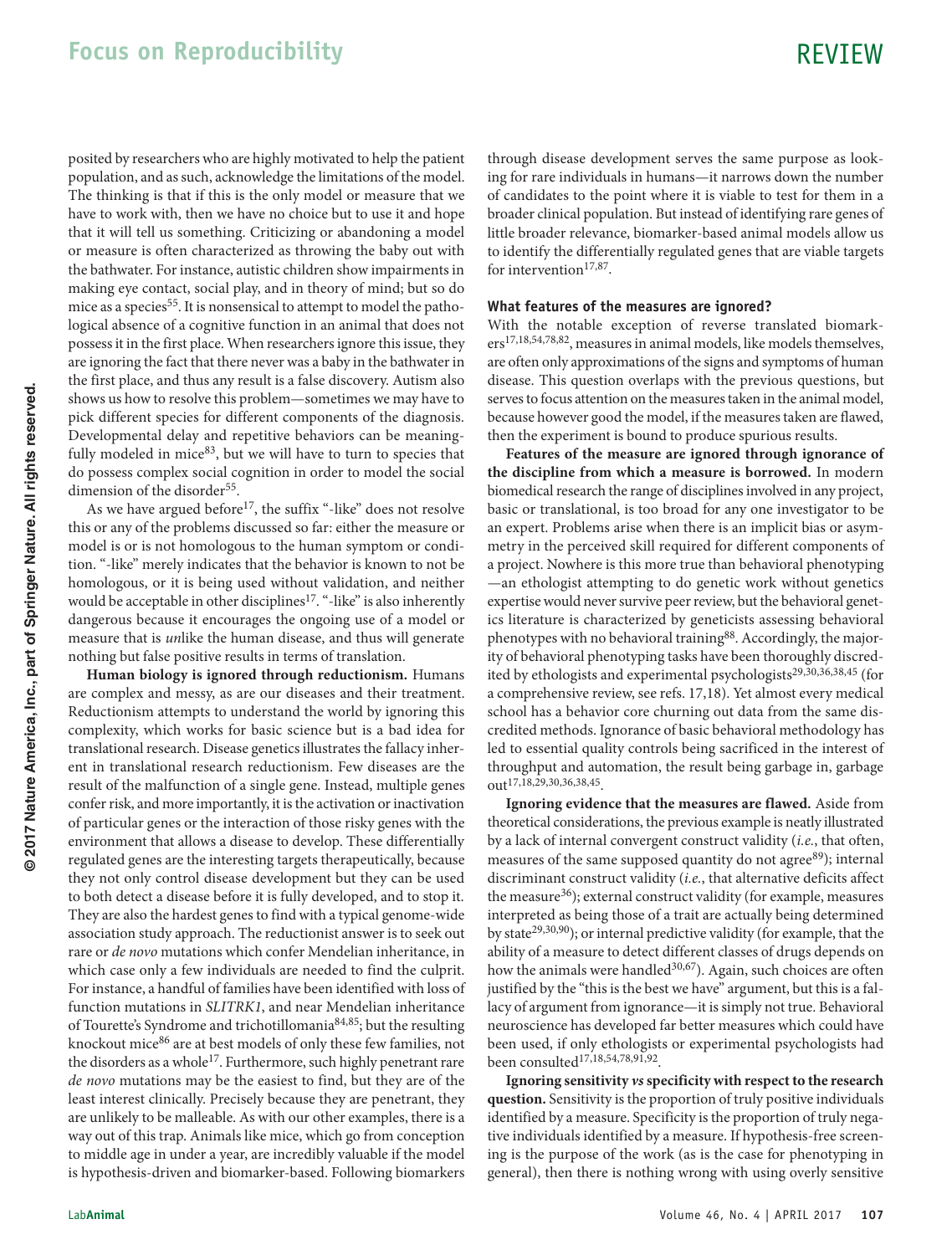methods, as long as appropriate corrections are employed for multiplicity and false discovery rates, which is rarely the case<sup>17</sup>. Indeed, almost all other areas of biomedical research where hypothesis-free discovery is the goal have come to understand the need for falsediscovery correction<sup>93</sup>, yet this is strangely lacking for phenotyp-ing in general in animal models<sup>[17](#page-8-2)</sup>. Indeed attrition can be boiled down to an imbalance between sensitivity and specificity—in animal work we are seduced by the possibility of a result (sensitivity) and do not attempt to rule out a false discovery (specificity). Again, the OCD example is illustrative—all that is repetitive is "OCD-like" (sensitivity), but little repetitive behavior is truly OCD (specificity). Thus, if our research question is truly "do I have a model of X"?, then we should be employing highly specific measures instead of, or as a follow-up to, highly sensitive phenotyping measures $17,18$ . This problem is more of a challenge of changing the business-asusual mindset than anything, as it is readily solved by adopting highly specific biomarkers, which may require reverse translation, but can also be as simple as adapting a human assay kit for use in animals[54,78,82,88.](#page-9-18)

### **What features of background methodology and husbandry are ignored?**

Experiments do not occur in a vacuum. We tend to focus on the experiment itself, and not the supporting scaffolding or "experimental background" that surrounds it. Reporting standards<sup>69</sup>, while valuable, do not answer the question of what was ignored when the experiment was designed. This question focuses attention on what aspects of experimental background are being ignored at the cost of experimental validity.

**Experimental background is ignored because this is how it's always been done, and through fear that the model will stop "working".** Experimenters are often very resistant to changes in best practice that affect the immediate experimental background, such as changes in analgesia regimen, post-surgical recovery procedures, group housing, or enrichment. There is an inherent temptation to keep methodology and experimental background identical over time, for fear of some small change leading to the model "not working"; but in reality the experimental background of our animals is changing constantly in ways we cannot control. Furthermore, if a model only works under very specific conditions $30$ , then it lacks external validity: it doesn't generalize across circumstances even within the same species studied using the same measures, and is therefore unlikely to translate to humans. Such examples are probably not very good models, and it is therefore crucial that we attempt to identify and weed out these cases with low external validity by deliberately running experiments against a variety of experimental backgrounds<sup>26-28</sup>.

Often though, changes in models may recapitulate clinically relevant phenomena in humans. For instance, all other things being equal, the major predictors of breast cancer survival in humans are measures of social support—contributing an astonishing 50-fold change in risk when combined $94$ . The same is true of spontaneous breast cancer in rats: singly housed rats show an 84–fold increase in tumor burden over those housed in groups, and increased risk for more invasive forms of breast cancer, predicted by elevated anxiety and hypothalamic–pituitary–adrenal (HPA) axis sensitization<sup>95</sup>. Similar effects are seen in mice<sup>96</sup>. Far from being a source of unwanted noise, socially housing rats and mice allows us to study the underlying psychobiology of social support in humans.

**Experimental background is ignored because of the onesize-fits-all industrialization of animal facilities.** The last 20 years have seen wholesale changes in animal facility infrastructure, for instance from static caging to individually ventilated (IVC); from wood-based bedding to paper bedding to corncob; and from the growing introduction of enrichment. Once a change like investing in IVC caging is made, there's no going back, and all too often we discover that there are unintended consequences. For instance, mice find IVCs and high ventilation rates aversive<sup>97</sup>, which results in a general state of heightened fear and anxiety<sup>[98](#page-10-0)</sup> as well as HPA axis sensitization and immune supression<sup>[99](#page-10-1)</sup> compared to mice in conventional caging. IVCs are typically adopted to extend cage-change intervals, yet they are not able to limit ammonia levels sufficiently to avoid nasal lesions in breeding[100](#page-10-2) and stock cages<sup>101</sup>. Similarly, recent years have seen a broad adoption of corncob bedding, primarily because this material is easily dispensed by automatic systems. However, not only is corncob also a sandblasting material (which should raise concerns about comfort), but it also contains a number of potent estrogen disruptors. Accordingly, rats housed on corncob show less slow-wave sleep<sup>60</sup>, reduced reproductive output, and female acyclicity<sup>[102](#page-10-4)</sup>; prostatecancer xenografts grow at an accelerated rate in mice housed on corncob[102;](#page-10-4) and *Peromyscus californicus* housed on corncob show twofold increases in aggression, on the same scale as those due to treatment with the aromatase inhibitor fadrazole<sup>62</sup>. Similar examples exist for many other aspects of animal housing.

The point here is not that one particular system is the best, but that it might be wise to ask the animals about the impact a change in housing will have before we implement it. Furthermore, there simply is no such thing as a "historical control", either experimentally (one would never exclude controls from an experiment and use data from control animals in the past), or conceptually—animal environments change, and as a result, so do animals.

**Experimental background is ignored through seeing animals as tools, not as patients.** When we are used to seeing mice in barren standardized environments, with standardized chow, and standardized genetics, referring to them as models not mice or animals, it is easy to fall into the trap of thinking of them more as little furry test tubes than animal patients. But the other examples in this question boil down to this simple change in perspective: if we think of animals as patients, not tools, it forces us to think about all the aspects of the experimental background that differ from humans that we might otherwise ignore.

### **What animal well-being issues are ignored?**

Although animal well-being considerations are spread across the other questions, asking this as a separate question emphasizes the central importance of good well-being to good science.

**Animal well-being issues are ignored through ignorance of human well-being effects on health outcomes.** In humans we know that many aspects of general well-being impact health outcomes<sup>95</sup>. The animal well-being literature focuses on the underlying biology of these effects to argue that "good wellbeing is good science"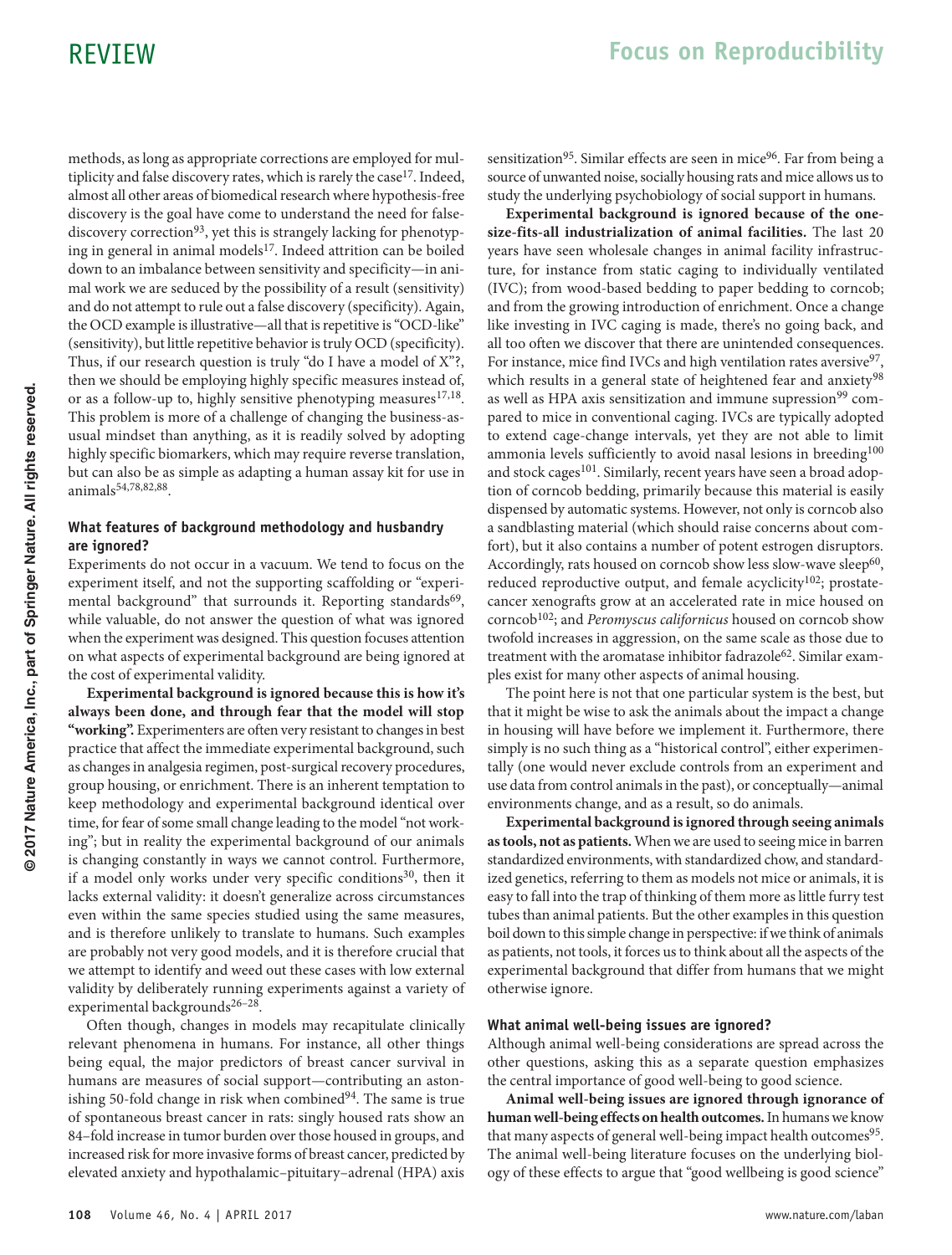(see this special issue refs. [41–43](#page-8-7), and more generally refs. [26,56–58\)](#page-8-4). Regardless, investigators may be unaware of the role well-being plays in human health, and as such be unaware of the potential impacts of animal well-being issues on their animal models. As discussed above, improving well-being often adds to the model, not just because we are normalizing the animal's biology<sup>41</sup>, but because we can now model the effects of clinically relevant variables like social support in cancer<sup>[96,97](#page-9-27)</sup>, or educational level and cognitive demand, as modeled by enrichment in mice, in preserving function in Alzheimer's disease<sup>103</sup>.

**Animal well-being issues are ignored through mistaking absence of evidence for evidence of absence.** The catch-22 of laboratory animal well-being science is that it is, for all intents and purposes, completely unfunded in the US. As a result, we are constantly responding to negative consequences of cost or engineering-driven changes in practice, rather than, with notable exceptions $58,104$ , providing evidence that drive changes in practice. This vacuum is often filled by the fallacious argument that absence of evidence is evidence of absence—that because nobody has shown that there is an issue, it means that no issue exists. For instance, there was great resistance to the idea that fish feel pain, in part because it took so long for animal well-being science to pay attention to the issue. In fact, fish have homologous neurophysiology to mammals, and they show complex cognitive responses to pain consistent with a central subjective experience of it<sup>105</sup>.

**Animal well-being issues are ignored by treating the animal as a tool, not a patient.** The examples in this question, again, boil down to the observation that by seeing mice as tools rather than patients, we are more likely to overlook a well-being problem and its impact on an experiment. The worst outcome though, is falling into the trap of thinking not that well-being doesn't matter, but that animals can't feel pain, or can't be fearful, or can't be depressed. This position is best challenged as an issue of validity—if mice can't feel pain like we do, then they are of little use as a means to find new analgesics, an extension of the argument for the need to measure central experience in developing analgesics<sup>48,50</sup>; and if mice can't be depressed then they can't be useful models of depression. If we claim that mice are valid models of pain, depression, and a myriad of other disorders, then we have to recognize that they can experience these states in other experiments and we need to mitigate them for the sake of both the animal and the experiment.

### **What principles of experimental design and statistics are ignored?**

In many ways, experimental design and statistics are the easiest fix in terms of addressing translatability. The differences between animal and human experimental designs are shocking, and go a long way to explain the failure of translation<sup>17,18</sup>. Similarly, basic errors in experimental design and analysis are easy to spot and do predict the likelihood of a result being robust and replicable<sup>[7,17,19,106](#page-8-13)</sup>. This question, once again, challenges us to ask, are we treating animals as tools or patients?

**Principles of experimental design and statistics are ignored through ignorance of advanced designs.** The incongruity between a highly standardized animal experiment and a human trial that embraces variation is astonishing. What human trial would propose studying the effect of a drug only in 43 year old males who are all twin brothers living in one small town in California, with identical studio apartments, identical educations, identical monotonous jobs, identical furniture, identical monotonous diets, identical locked thermostats set to uncomfortably cold temperatures, where the house is cleaned by a grizzly bear that erases all of their social media every two weeks? But this bizarre "Stepford Experiment" is exactly what we aspire to in an animal study. In human work, not only do we recognize the richness of individual diversity, but we actively study it<sup>17,18,40,107-109</sup>. More advanced experimental designs and analyses that either study individual variation or spontaneous disease within the animal population<sup>54</sup>, or which deliberately introduce variability in a controlled manner<sup>26-28</sup> as we do in real human trials, offer several advantages. They allow us to understand variability and thus find biomarkers; they test the generality of the result across different experimental backgrounds and are thus much less prone to false positives; they are a match to human clinical study design further increasing the chance that they will translate; and they are more powerful, reducing sample size sometimes by orders of magnitude<sup>17,26</sup>. Indeed these basic points were made by R.A. Fisher<sup>110</sup>, the father of biostatistics, in 1935. For details of such designs, and simulations demonstrating these points, see refs. [17,26–28](#page-8-2).

**Principles of experimental design and statistics are ignored because we assume everything important is controlled, and those controls have worked.** An implicit assumption of the Stepford Experiment is that we have controlled everything we need to control, but this cannot be the case—animals see colors we do not, hear sounds we do not, have electrical and magnetic senses that we do not, respond to odors and pheromones that we can't detect and are fundamentally affected by things we are unaware of. For instance, mice are generally more stressed the higher from the floor they are housed, thus rack position affects abnormal behavior<sup>111</sup>, and anxiety and immune function<sup>112</sup>, so much so that when NOD mice are housed at the top of a rack, they are sufficiently immunosuppressed that the time to onset and the proportion of animals developing Type I diabetes is significantly affected<sup>[112](#page-10-9)</sup>. Even if we know about such effects we might not be able to control for them for instance, the identity of the experimenter has a far greater impact on measures of pain in mice than the genetics of the animal<sup>[31](#page-8-5)</sup>, due in part to a stress-induced analgesia in mice in response to pheromones produced by male experimenters[67.](#page-9-8) It is clearly impossible to have one experimenter perform all of the pain assays in an institution, let alone the whole world, so this confound simply cannot be controlled. And even if this was possible, who should we use? Which row of the rack should we perform our NOD mouse Type I diabetes experiments on? This choice could in theory be informed by the characteristics of the human patient population we wish to model. In reality, though, patient populations are heterogeneous in many important respects, further underscoring the need for experimental designs that explicitly take this variation into account rather than ignoring it.

If we cannot standardize or control major experimental confounds such as these, or if it would be ill-advised to do so, what should we do? Again the answer is simple: adopt the experimental designs and analyses used in humans that are specifically designed to deal with these problems. As most unseen variables cluster at the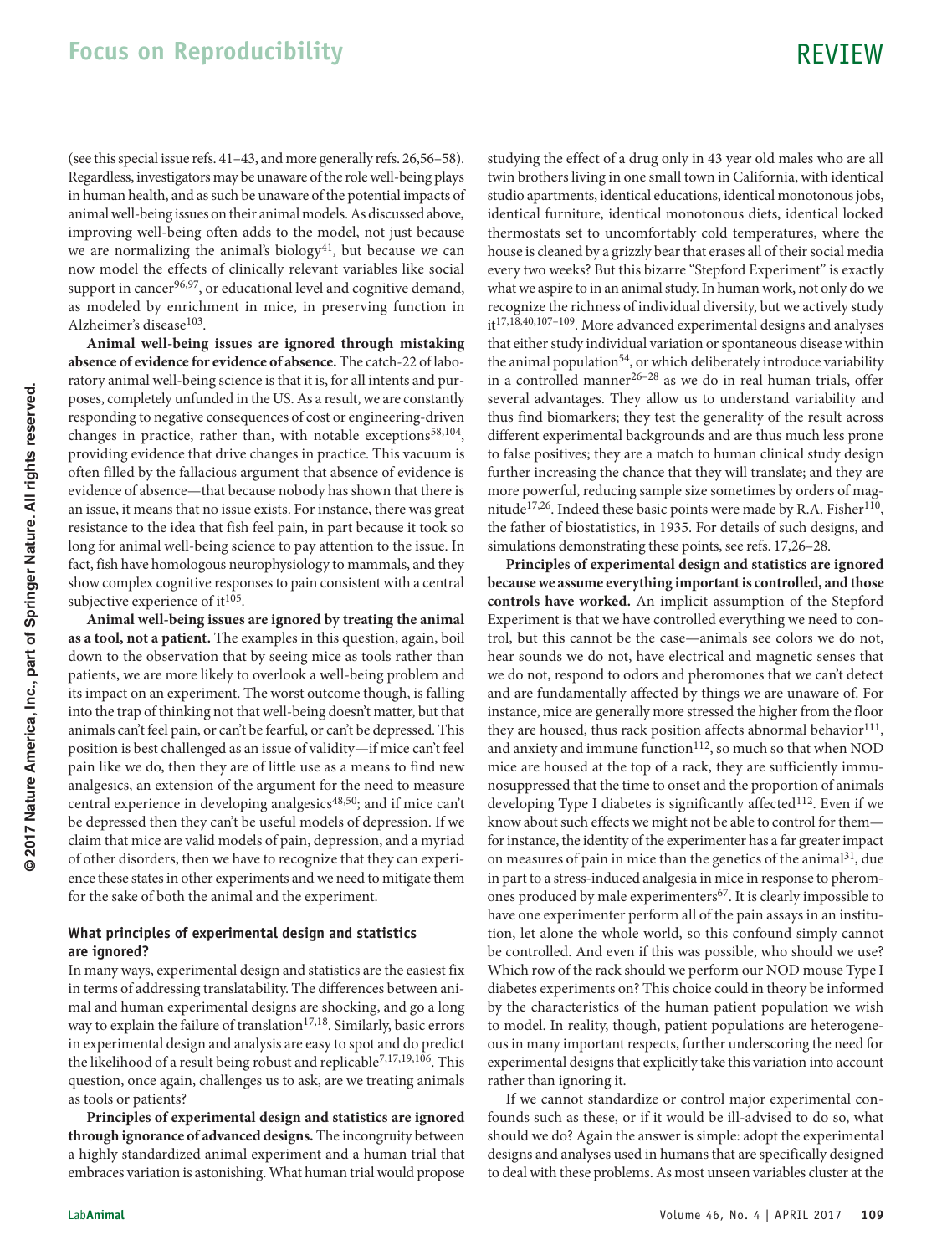cage level, while many experimental treatments may be applied to individual animals within a cage, the simplest such version is to adopt a randomized block design where cage is included as blocking factor in the analyses—this is equivalent to a human study where mice from the same cage are matched-pair controls. For more detailed discussion, see refs. [17,26–28,113.](#page-8-2)

**Principles of experimental design and statistics are ignored because there is not a primary hypothesis and primary outcome measure.** In human trials it is considered best practice to register an analysis plan, to specify primary outcome measures, and in general to formally state both a null hypothesis and how it will be tested. There is a clear understanding that the more rigorously defined an analysis is before its performance, the more likely a significant result is to be true, for a variety of reasons<sup>22</sup>, not least the avoidance of *p*-hacking<sup>107</sup>. Contrast this with animal trials that often have multiple stages of confirmation, which is not hypothesis testing. Multiple outcome measures may be taken, and those that are significant are believed even when they disagree with other measures of the same property<sup>90</sup>. Perhaps a fishing expedition is dressed up in a pseudo hypothesis: "*knocking out gene X will cause a change in the mouse*" is not a falsifiable hypothesis, because it lacks any specificity—clearly it will cause *some* change or other—but this is the essence of phenotyping. Aside from egregious examples of bias and cherry-picking, these experiments work best when they are also analyzed correctly.

To assign a probability to something unknown, we have to state something else as known as a reference: the logic and math of a p-value rests on the assumption that the null hypothesis is correct (i.e.  $p =$  the chance of seeing a result this unusual given that the null hypothesis is correct). Therefore an experiment without a hard null hypothesis can't be analyzed with a *p*-value. Instead in all of the examples above it is far more appropriate to calculate the false discovery rate (FDR)<sup>17</sup>.

**Principles of experimental design and statistics are ignored because false discovery rate is not considered, especially for unexpected results.** The probability of false discovery can be stated as the *q*-value, by taking the positive result as the known entity. Thus,  $q =$  given that the observed result is significant, what is the chance that it is a false positive? In the situations described above where the null hypothesis is lacking, or many tests are used to ask the same question, as when many different measures of anxiety are taken in a phenotyping screen, each with multiple variables, and any significant result would be believed, the *q*-value is the correct test statistic<sup>17,94</sup>. This is particularly true for an unexpected result. Imagine a phenotyping screen, with potentially tens or hundreds of readouts. If I perform just five tests, and the null hypothesis is true in each case, the chance that at least one will be significant at  $p < 0.05$  by chance alone is 23%. For this reason alone, one can virtually guarantee that when hundreds of tests are performed, an unexpected result is a false discovery[17,22](#page-8-2). This is even more true when we consider all of the examples above where an apparent difference has no broader biological relevance, such as a phenotype caused by a gene linked to a mutation, not the mutation itself. This isn't to say that we should ignore serendipity in science, but that serendipitous discoveries need to be followed up not by confirmatory experiments but by aggressive attempts to prove them untrue.

**Principles of experimental design and statistics are ignored when we misinterpret confirmatory experiments and technical replicates as bolstering evidence.** Confirmatory experiments are an essential part of science when technical errors could produce a false result—this is particularly true in molecular biology for example. However it is a mistake to approach them as an attempt to confirm an original unexpected result; they should always be an attempt to prove it untrue. Consider a phenotype due to a linked gene: rederiving the mutation on a different background would replicate the original technical error. If we wanted to truly try to invalidate the causal relationship we might derive the mutation by a different means, or use RNAi, or pharmacologically interfere with the gene product in some way. It is not difficult to find examples of researchers suggesting invasive therapies in humans on the basis of a series of confirmatory experiments that did not attempt to disprove the original unexpected result, even when the conclusion is implausible on its face (for example, that some kind of selective silencing of *HOXB8* in bone marrow is the cause of trichotillomania[114](#page-10-11), which is simply implausible for a disorder that affects  $3-5%$  of women)<sup>17</sup>.

**Principles of experimental design and statistics are ignored when randomization, blinding, and other cornerstones of good practice are disregarded.** A recent survey of published, peerreviewed animal work found that 86% did not blind observer to treatment when subjective assessment was involved, and 87% did not randomly allocate animals to treatment<sup>[115](#page-10-12)</sup>. In fact, a lack of blinding, a lack of proper control, lack of measure or method validation, selective reporting of results and other cornerstones of good practice systematically predicted which studies were more or less likely to be replicated when repeated in-house by pharmaceutical companies $^{7,19}$ . It is depressing that poor practice is so widespread, but heartening that we do in fact know what to do to produce robust, replicable work[7](#page-8-13).

#### **Therioepistemology: a change in perspective**

It may seem audacious to propose a new discipline, but we believe marking this moment as such is warranted. New disciplines are born in paradigm shifts, where the prevailing world view can no longer bear the weight of evidence against it, and a shift in perspective is required to conceptualize the evidience<sup>116</sup>. Therioepistemology formalizes two related shifts in thinking that are sufficiently tectonic to count as a paradigm shift. First, the shift from asking "*what have we controlled?*" to asking "*what have we chosen to ignore, and at what cost?*" And second, the shift from viewing research animals as little furry test tubes, to viewing them as animal patients. As we argue throughout, these two changes in perspective are inherently linked.

As we change our mindset, we can begin to more formally assess what we've chosen to ignore, or have disregarded due to ignorance of its importance, in our own work, the work we read, and the work we review. To aid in assessment, we have asked six overarching questions to focus attention on what has been ignored and ways in which the animal patient may be critically unlike the human patient. These are by no means exhaustive and we welcome improvements to this heuristic structure. We hope that we have at least formalized the process enough that therioepistemology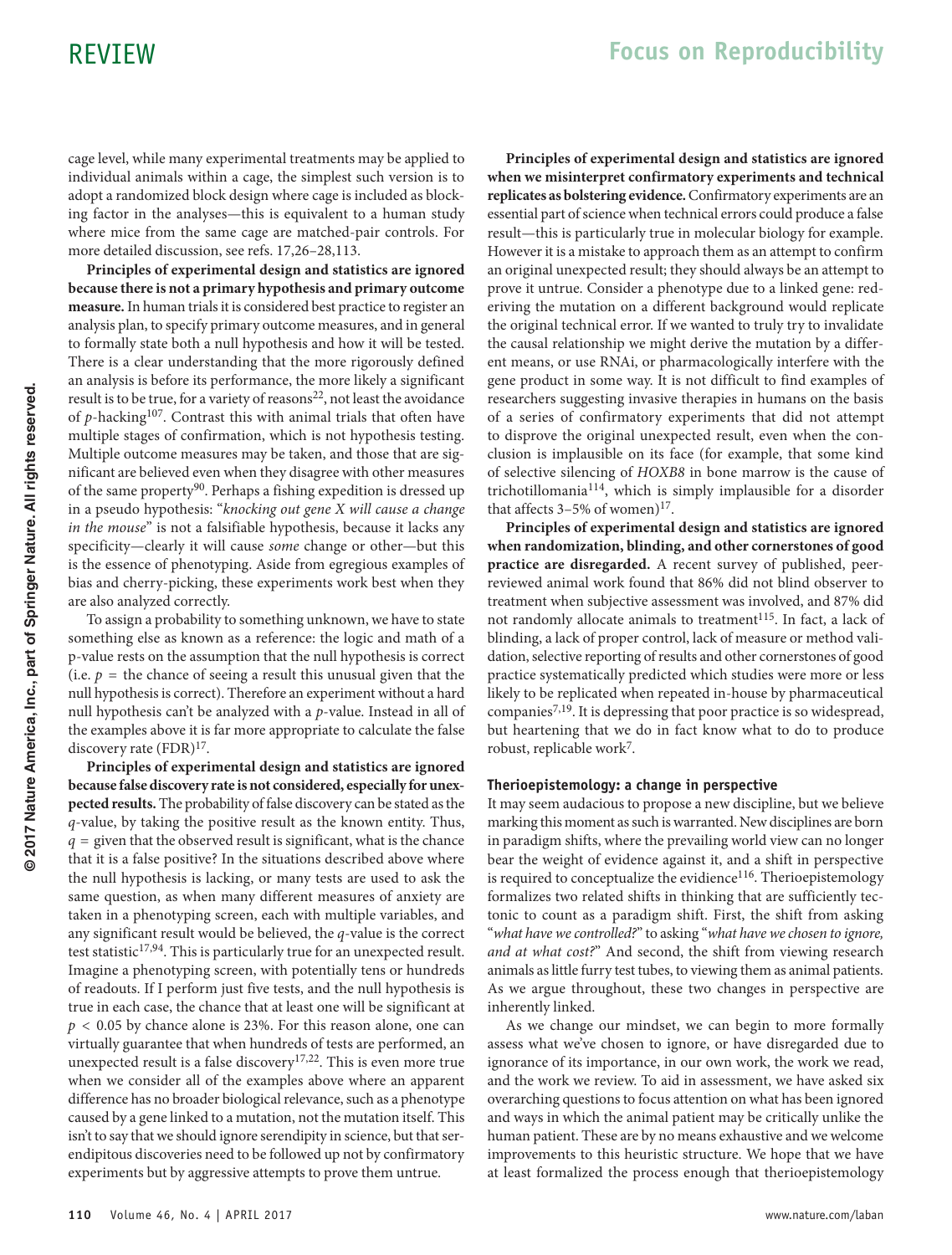## **Focus on Reproducibility REVIEW**

provides a framework to help investigators and reviewers ask *"what type of validity is claimed, what type has been shown, and which is relevant to the research question at hand?", and most importantly "are the validities properly aligned?"* Given the existing evidence surveyed here, we firmly believe that getting this alignment right will radically improve the reproducibility and translatability of animal work, with great benefits to the animals used in research and human health in all its facets.

#### **Acknowledgments**

This paper represents the culmination of years of discussion between the authors and many of our colleagues, of particular note: Doctors Hanno Würbel, Mark Tricklebank, Joy Mench, Charles Clifford, Guy Mulder, Bernard Rollin, Daniel Weary, Jeffrey Alberts, Michael Festing, Karen Parker, Amy Lossie, and Edmond Pajor. This work was supported in part by the National Institute of Neurological Disorders And Stroke of the National Institutes of Health under Award Number R21NS088841. The content is solely the responsibility of the authors and does not necessarily represent the official views of the National Institutes of Health.

#### **COMPETING FINANCIAL INTERESTS**

The authors declare no competing financial interests

**Received 15 January 2017; accepted 17 February 2017 Published online at www.nature.com/laban**

- <span id="page-8-0"></span>1. Kola, I. & Landis, J. Can the pharmaceutical industry reduce attrition rates? *Nat. Rev. Drug Discov.* **3,** 711–716 (2004).
- Paul, S.M. *et al.* How to improve R&D productivity: the pharmaceutical industry's grand challenge. *Nat. Rev. Drug Discov.* **9,** 203–214 (2010).
- Scannell, J.W., Blanckley, A., Boldon, H. & Warrington, B. Diagnosing the decline in pharmaceutical R&D efficiency. *Nat. Rev. Drug Discov.* **11,** 191–200 (2012).
- Hay, M., Thomas, D.W., Craighead, J.L., Economides, C. & Rosenthal, J. Clinical development success rates for investigational drugs. *Nat. Biotechnol.* **32,** 40–51 (2014).
- <span id="page-8-1"></span>5. Rosenblatt, M. An incentive-based approach for improving data reproducibility. *Sci. Transl. Med.* **8,** 336ed5 (2016).
- Pusztai, L., Hatzis, C. & Andre, F. Reproducibility of research and preclinical validation: problems and solutions. *Nat. Rev. Clin. Oncol.* **10,** 720–724 (2013).
- <span id="page-8-13"></span>7. Begley, C.G. Six red flags for suspect work. *Nature* **497,** 433–434 (2013).
- 8. Prinz, F., Schlange, T. & Asadullah, K. Believe it or not: how much can we rely on published data on potential drug targets? *Nat. Rev. Drug Discov.* **10,** 712 (2011).
- <span id="page-8-6"></span>Mak, I.W., Evaniew, N. & Ghert, M. Lost in translation: animal models and clinical trials in cancer treatment. *Am. J. Transl. Res.* **6,** 114–118 (2014).
- 10. McManus, R. Ex-director Zerhouni surveys value of NIH research. *NIH Record* **LXV** (2013).
- 11. Cummings, J., Morstorf, T. & Zhong, K. Alzheimer's disease drugdevelopment pipeline: few candidates, frequent failures. *Alzheimer's Res. Ther.* **6,** 37 (2014).
- 12. Zahs, K.R. & Ashe, K.H. 'Too much good news' are Alzheimer mouse models trying to tell us how to prevent, not cure, Alzheimer's disease? *Trends Neurosci.* **33,** 381–389 (2010).
- 13. Sena, E.S., van der Worp, H.B., Bath, P.M.W., Howells, D.W. & Macleod, M.R. Publication bias in reports of animal stroke studies leads to major overstatement of efficacy. *PLoS Biol.* **8,** e1000344 (2010).
- 14. van der Worp, H.B. *et al.* Can animal models of disease reliably inform human studies? *PLoS Med.* **7,** e1000245 (2010).
- 15. Peers, I.S., Ceuppens, P.R. & Harbron, C. In search of preclinical robustness. *Nat. Rev. Drug Discov.* **11,** 733–734 (2012).
- <span id="page-8-3"></span>16. Macleod, M.R. *et al.* Evidence for the efficacy of NXY-059 in experimental focal cerebral ischaemia is confounded by study quality. *Stroke* **39,** 2824–2829 (2008).
- <span id="page-8-2"></span>17. Garner, J.P. The significance of meaning: why do over 90% of behavioral neuroscience results fail to translate to humans, and what can we do to fix it? *ILAR J.* **55,** 438–456 (2014).
- 18. Tricklebank, M.D. & Garner, J.P. in *Drug Discovery for Psychiatric Disorders* Vol. 28. (eds. Z. Rankovic, M. Bingham, E.J. Nestler & R. Hargreaves) 534–556 (The Royal Society of Chemistry, 2012).
- 19. Begley, C.G. & Ellis, L.M. Drug development: Raise standards for preclinical cancer research. *Nature* **483,** 531–533 (2012).
- 20. Hunter, J. Challenges for pharmaceutical industry: new partnerships for sustainable human health. *Philos. Trans. A. Math. Phys. Eng. Sci.* **369,** 1817–1825 (2011).
- 21. Geerts, H. Of mice and men: bridging the translational disconnect in CNS drug discovery. *CNS Drugs* **23,** 915–926 (2009).
- <span id="page-8-14"></span>22. Ioannidis, J.P. Why most published research findings are false. *PLoS Med.* **2,** e124 (2005).
- 23. Würbel, H. Behavioral phenotyping enhanced beyond (environmental) standardization. *Genes Brain Behav.* **1,** 3–8 (2002).
- 24. Würbel, H. Behaviour and the standardization fallacy. *Nat. Genet.* **26,** 263 (2000).
- 25. Würbel, H. Ideal homes? Housing effects on rodent brain and behaviour. *Trends Neurosci.* **24,** 207–211 (2001).
- <span id="page-8-4"></span>26. Würbel, H. & Garner, J.P. Refinement of rodent research though environmental enrichment and systematic randomization. *NC3Rs* **9,** 1–9 (2007).
- 27. Richter, S.H., Garner, J.P., Auer, C., Kunert, J. & Würbel, H. Systematic variation improves reproducibility of animal experiments. *Nat. Methods* **7,** 167–168 (2010).
- 28. Richter, S.H., Garner, J.P. & Würbel, H. Environmental standardization: cure or cause of poor reproducibility in animal experiments? *Nat. Methods* **6,** 257–261 (2009).
- <span id="page-8-10"></span>29. Andreatini, R. & Bacellar, L.F.S. Animal models: Trait or state measure? The test-retest reliability of the elevated plus-maze and behavioral despair. *Prog. Neuropsychopharmacol. Biol. Psychiatry* **24,** 549–560 (2000).
- <span id="page-8-12"></span>30. Andrews, N. & File, S.E. Handling history of rats modified behavioural effects of drugs in the elevated plus-maze test of anxiety. *Eur. J. Pharmacol.* **235,** 109–112 (1993).
- <span id="page-8-5"></span>31. Chesler, E.J., Wilson, S.G., Lariviere, W.R., Rodriguez-Zas, S.L. & Mogil, J.S. Identification and ranking of genetic and laboratory environment factors influencing a behavioral trait, thermal nociception, via computational analysis of a large data archive. *Neurosci. Biobehav. Rev.* **26,** 907–923 (2002).
- <span id="page-8-8"></span>32. Crusio, W.E. Flanking gene and genetic background problems in genetically manipulated mice. *Biol. Psychiatry* **56,** 381–385 (2004).
- <span id="page-8-9"></span>33. Crusio, W.E., Goldowitz, D., Holmes, A. & Wolfer, D. Standards for the publication of mouse mutant studies. *Genes Brain Behav.* **8,** 1–4 (2009).
- 34. Wolfer, D.P., Crusio, W.E. & Lipp, H.P. Knockout mice: simple solutions to the problems of genetic background and flanking genes. *Trends Neurosci.* **25,** 336–340 (2002).
- 35. Nieuwenhuis, S., Forstmann, B.U. & Wagenmakers, E.-J. Erroneous analyses of interactions in neuroscience: a problem of significance. *Nat. Neurosci.* **14,** 1105–1107 (2011).
- <span id="page-8-11"></span>36. Brown, R.E. & Wong, A.A. The influence of visual ability on learning and memory performance in 13 strains of mice. *Learn. Mem.* **14,** 134–144 (2007).
- 37. Gerlai, R. Gene-targeting studies of mammalian behavior is it the mutation or the background genotype. *Trends Neurosci.* **19,** 177–181 (1996).
- 38. Gerlai, R. & Clayton, N.S. Analysing hippocampal function in transgenic mice: An ethological perspective. *Trends Neurosci.* **22,** 47–51 (1999).
- 39. Garner, J.P. Stereotypies and other abnormal repetitive behaviors: potential impact on validity, reliability, and replicability of scientific outcomes. *ILAR J.* **46,** 106–117 (2005).
- 40. Insel, T.R. From animal models to model animals. *Biol. Psychiatry* **62,** 1337–1339 (2007).
- <span id="page-8-7"></span>41. Gaskill, B.N. & Garner, J.P. Stress out: providing laboratory animals with behavioral control to reduce the physiological impacts of stress. *Lab Anim. (NY)* **46,** 142–145 (2017).
- 42. Jirkof, P. Side effects of pain and analgesia in animal experimentation. *Lab Anim. (NY)* **46,** 123–128 (2017).
- 43. Prescott, M.J. & Lidster, K. Improving quality of science through better animal welfare: the NC3Rs strategy. *Lab Anim. (NY)* **46,** 152–156 (2017).
- 44. Martin, P. & Bateson, P. *Measuring Behaviour: An Introductory Guide* (Cambridge University Press, Cambridge, England UK, 1986).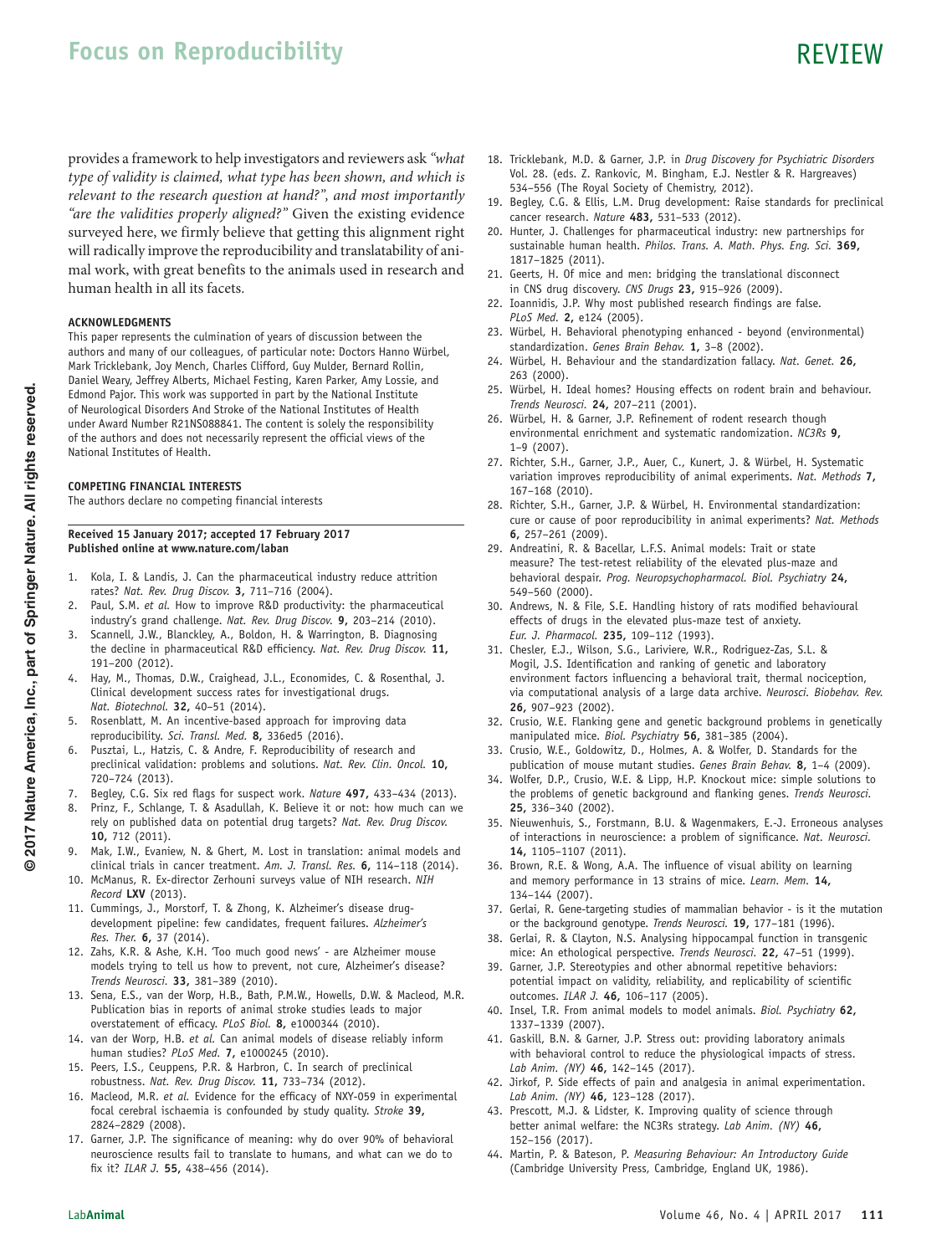## **REVIEW Focus on Reproducibility**

- 45. Arguello, P.A. & Gogos, J.A. Modeling madness in mice: one piece at a time. *Neuron* **52,** 179–196 (2006).
- 46. Campbell, D.T. & Fiske, D.W. Convergent and discriminant validation by the multitrait-multimethod matrix. *Psychol. Bull.* **56,** 81–105 (1959).
- 47. Willner, P. Validation criteria for animal models of human mental disorders: Learned helplessness as a paradigm case. *Prog. Neuropsychopharmacol. Biol. Psychiatry* **10,** 677–690 (1986).
- <span id="page-9-0"></span>48. Flecknell, P.A. Do mice have a pain face? *Nat. Methods* **7,** 437–438 (2010).
- <span id="page-9-1"></span>49. Vierck, C.J., Hansson, P.T. & Yezierski, R.P. Clinical and pre-clinical pain assessment: are we measuring the same thing? *Pain* **135,** 7–10 (2008).
- 50. Sufka, K.J. Translational challenges and analgesic screening assays. *Pain* **152,** 1942–1943 (2011).
- <span id="page-9-2"></span>51. Fu, L., Pelicano, H., Liu, J., Huang, P. & Lee, C.C. The circadian gene period2 plays an important role in tumor suppression and DNA damage response *in vivo*. *Cell* **111,** 41–50 (2002).
- Nakamura, Y. *et al.* Phospholipase Cdelta1 is required for skin stem cell lineage commitment. *EMBO J.* **22,** 2981–2991 (2003).
- Rosbash, M. & Takahashi, J.S. Circadian rhythms: The cancer connection. *Nature* **420,** 373–374 (2002).
- <span id="page-9-18"></span>54. Garner, J.P. *et al.* Reverse-translational biomarker validation of abnormal repetitive behaviors in mice: an illustration of the 4Ps modeling approach. *Behav. Brain Res.* **219,** 189–196 (2011).
- <span id="page-9-19"></span>Sclafani, V. et al. Early predictors of impaired social functioning in male rhesus macaques (*Macaca mulatta*). *PLoS ONE* **11,** e0165401 (2016).
- 56. Pham, T.M. *et al.* Housing environment influences the need for pain relief during post-operative recovery in mice. *Physiol. Behav.* **99,** 663–668 (2010).
- 57. Van Loo, P.L. *et al.* Impact of 'living apart together' on postoperative recovery of mice compared with social and individual housing. *Lab. Anim.* **41,** 441–455 (2007).
- <span id="page-9-7"></span>58. Hurst, J.L. & West, R.S. Taming anxiety in laboratory mice. *Nat. Methods* **7,** 825–826 (2010).
- <span id="page-9-3"></span>59. Beura, L.K. *et al.* Normalizing the environment recapitulates adult human immune traits in laboratory mice. *Nature* **532,** 512–516 (2016).
- <span id="page-9-4"></span>60. Leys, L.J., McGaraughty, S. & Radek, R.J. Rats housed on corncob bedding show less slow-wave sleep. *J. Am. Assoc. Lab. Anim. Sci.* **51,** 764–768 (2012).
- 61. Mayeux, P., Dupepe, L., Dunn, K., Balsamo, J. & Domer, J. Massive fungal contamination in animal care facilities traced to bedding supply. *Appl. Environ. Microbiol.* **61,** 2297–2301 (1995).
- <span id="page-9-30"></span>62. Villalon Landeros, R. *et al.* Corncob bedding alters the effects of estrogens on aggressive behavior and reduces estrogen receptor-alpha expression in the brain. *Endocrinology* **153,** 949–953 (2012).
- <span id="page-9-5"></span>63. Howerton, C.L., Garner, J.P. & Mench, J.A. Effects of a running wheeligloo enrichment on aggression, hierarchy linearity, and stereotypy in group-housed male CD-1 (ICR) mice. *Appl. Anim. Behav. Sci.* **115,** 90–103 (2008).
- <span id="page-9-10"></span>64. Gaskill, B.N. *et al.* Energy reallocation to breeding performance through improved nest building in laboratory mice. *PLoS ONE* **8,** e74153 (2013).
- 65. Gaskill, B.N. *et al.* Heat or insulation: behavioral titration of mouse preference for warmth or access to a nest. *PLoS ONE* **7,** e32799 (2012).
- <span id="page-9-6"></span>66. Van Loo, P.L.P., Kruitwagen, C.L.J.J., Van Zutphen, L.F.M., Koolhaas, J.M. & Baumans, V. Modulation of aggression in male mice: influence of cage cleaning regime and scent marks. *Anim. Welf.* **9,** 281–295 (2000).
- <span id="page-9-8"></span>67. Sorge, R.E. *et al.* Olfactory exposure to males, including men, causes stress and related analgesia in rodents. *Nat. Methods* **11,** 629–632 (2014).
- <span id="page-9-9"></span>68. Labelle, P. *et al.* Mousepox detected in a research facility: case report and failure of mouse antibody production testing to identify Ectromelia virus in contaminated mouse serum. *Comp. Med.* **59,** 180–186 (2009).
- <span id="page-9-11"></span>69. Kilkenny, C., Browne, W.J., Cuthill, I.C., Emerson, M. & Altman, D.G. Improving bioscience research reporting: the ARRIVE guidelines for reporting animal research. *PLoS Biol.* **8,** e1000412 (2010).
- <span id="page-9-12"></span>70. Vaidya, D., Morley, G.E., Samie, F.H. & Jalife, J. Reentry and fibrillation in the mouse heart: a challenge to the critical mass hypothesis. *Circ. Res.* **85,** 174–181 (1999).
- 71. Wakimoto, H. *et al.* Induction of atrial tachycardia and fibrillation in the mouse heart. *Cardiovasc. Res.* **50,** 463–473 (2001).
- 72. Moberg, G.P. in *The Biology of Animal Stress: Basic Principles and Implications for Animal Welfare* (eds. G.P. Moberg & J.A. Mench) 1–22 (CABI, Wallingford, UK, 2000).
- <span id="page-9-13"></span>73. Dominguez, A.A., Lim, W.A. & Qi, L.S. Beyond editing: repurposing CRISPR-Cas9 for precision genome regulation and interrogation. *Nat. Rev. Mol. Cell Biol.* **17,** 5–15 (2016).
- <span id="page-9-14"></span>74. Sanna, C.R., Li, W.-H. & Zhang, L. Overlapping genes in the human and mouse genomes. *BMC Genomics* **9,** 169 (2008).
- <span id="page-9-15"></span>75. Graham, M.L. *et al.* Successful implementation of cooperative handling eliminates the need for restraint in a complex non-human primate disease model. *J. Med. Primatol.* **41,** 89–106 (2012).
- 76. Lapin, B.A., Gvozdik, T.E. & Klots, I.N. Blood glucose levels in rhesus monkeys (*Macaca mulatta*) and cynomolgus macaques (*Macaca fascicularis*) under moderate stress and after recovery. *Bull. Exp. Biol. Med.* **154,** 497–500 (2013).
- 77. Graham, M.L. & Schuurman, H.-J. Validity of animal models of type 1 diabetes, and strategies to enhance their utility in translational research. *Eur. J. Pharmacol.* **759,** 221–230 (2015).
- <span id="page-9-16"></span>78. Harding, E.J., Paul, E.S. & Mendl, M. Animal behavior: cognitive bias and affective state. *Nature* **427,** 312 (2004).
- <span id="page-9-17"></span>79. Paul, E.S., Harding, E.J. & Mendl, M. Measuring emotional processes in animals: the utility of a cognitive approach. *Neurosci. Biobehav. Rev.* **29,** 469 (2005).
- 80. Garner, J.P., Meehan, C.L. & Mench, J.A. Stereotypies in caged parrots, schizophrenia and autism: evidence for a common mechanism. *Behav. Brain Res.* **145,** 125–134 (2003).
- 81. Garner, J.P. & Mason, G.J. Evidence for a relationship between cage stereotypies and behavioural disinhibition in laboratory rodents. *Behav. Brain Res.* **136,** 83–92 (2002).
- 82. Gould, T.D. & Gottesman, I.I. Psychiatric endophenotypes and the development of valid animal models. *Genes Brain Behav.* **5,** 113–119 (2006).
- <span id="page-9-20"></span>83. Garner, J.P., Thogerson, C.M., Würbel, H., Murray, J.D. & Mench, J.A. Animal neuropsychology: validation of the intra-dimensional extra-dimensional set shifting task in mice. *Behav. Brain Res.* **173,** 53–61 (2006).
- <span id="page-9-21"></span>84. Abelson, J.F. *et al.* Sequence variants in SLITRK1 are associated with Tourette's syndrome. *Science* **310,** 317–320 (2005).
- 85. Zuchner, S. *et al.* SLITRK1 mutations in Trichotillomania. *Mol. Psychiatry* **11,** 888–889 (2006).
- <span id="page-9-22"></span>86. Shmelkov, S.V. *et al.* Slitrk5 deficiency impairs corticostriatal circuitry and leads to obsessive-compulsive-like behaviors in mice. *Nat. Med.* **16,** 598–602 (2010).
- 87. George, N.M. *et al.* Antioxidant therapies for ulcerative dermatitis: a potential model for skin picking disorder. *PLoS ONE* **10,** e0132092 (2015).
- <span id="page-9-23"></span>88. Wahlsten, D. Standardizing tests of mouse behavior: reasons, recommendations, and reality. *Physiol. Behav.* **73,** 695–704 (2001).
- <span id="page-9-24"></span>89. Binder, E., Droste, S.K., Ohl, F. & Reul, J.M.H.M. Regular voluntary exercise reduces anxiety-related behaviour and impulsiveness in mice. *Behav. Brain Res.* **155,** 197–206 (2004).
- 90. Miller, K.A., Garner, J.P. & Mench, J.A. Is fearfulness a trait that can be measured with behavioural tests? A validation of four fear tests for Japanese quail. *Anim. Behav.* **71,** 1323–1334 (2006).
- 91. Holmes, P.V. Rodent models of depression: reexamining validity without anthropomorphic inference. *Crit. Rev. Neurobiol.* **15,** 143–174 (2003).
- 92. Langford, D.J. *et al.* Coding of facial expressions of pain in the laboratory mouse. *Nat. Methods* **7,** 447–449 (2010).
- <span id="page-9-25"></span>93. Benjamini, Y. & Yekutieli, D. The control of the false discovery rate in multiple testing under dependency. *Ann. Stat.* **29,** 1165–1168 (2001).
- <span id="page-9-26"></span>94. Kroenke, C.H., Kubzansky, L.D., Schernhammer, E.S., Holmes, M.D. & Kawachi, I. Social networks, social support, and survival after breast cancer diagnosis. *J. Clin. Oncol.* **24,** 1105–1111 (2006).
- <span id="page-9-27"></span>95. Hermes, G.L. *et al.* Social isolation dysregulates endocrine and behavioral stress while increasing malignant burden of spontaneous mammary tumors. *Proc. Natl. Acad. Sci. USA* **106,** 22393–22398 (2009).
- <span id="page-9-28"></span>96. Kerr, L.R., Grimm, M.S., Silva, W.A., Weinberg, J. & Emerman, J.T. Effects of social housing condition on the response of the Shionogi mouse mammary carcinoma (SC115) to chemotherapy. *Cancer Res.* **57,** 1124–1128 (1997).
- <span id="page-9-29"></span>97. Baumans, V., Schlingmann, F., Vonck, M. & Van Lith, H.A. Individually ventilated cages: beneficial for mice and men? *Contemp. Top. Lab. Anim. Sci.* **41,** 13–19 (2002).